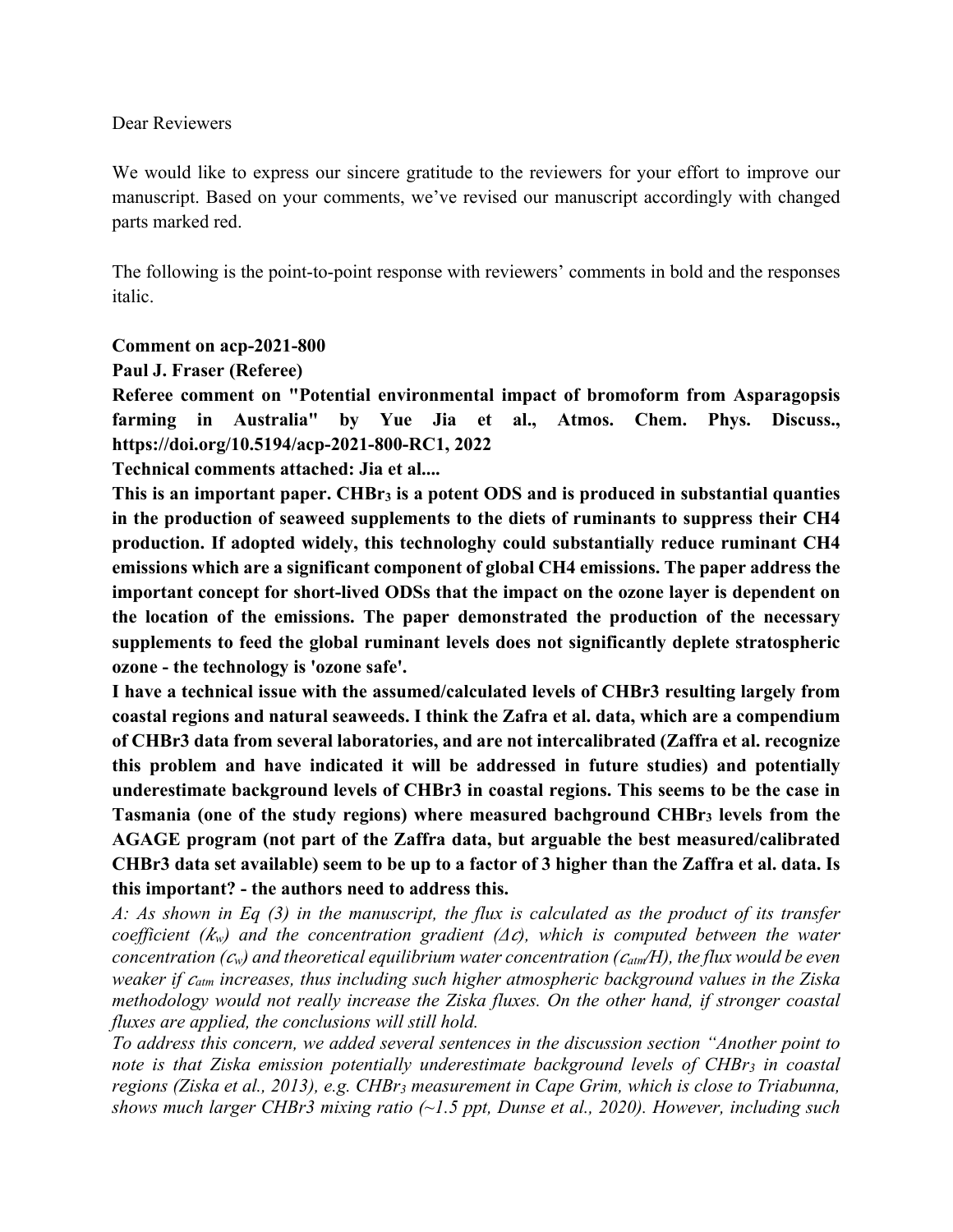*higher atmospheric background values in the Ziska methodology would not really increase the fluxes as the flux is driven by air-sea gradient (Eq. 3). Our conclusions will still hold if stronger coastal emission is applied, as it will increase the background CHBr3 mixing ratios."*

# **The authors need to review information on CHBr3 atmospheric lifetime data and ozone impacts in the latest (2021) assessments of climate change (IPCC) and ozone depletion (UNEP)**

*A: The latest ozone assessment is 2018 version (the 2022 version isn't released yet), in which the CHBr3 lifetime doesn't change too much compared to previous ones. We updated the information of CHBr3 lifetime by adding the reference (Engel and Rigby et al., 2018).*

Please also note the supplement to this comment: https://acp.copernicus.org/preprints/acp-2021-800/acp-2021-800-RC1-supplement.pdf

**Page 1, line 9: delete '4811' – no other co-author post-codes listed** *A: deleted*

### **Page 2, line 25: 'which contributes'**

*A: revised*

**Page 2, line 28: 'with its ozone depletion potential'** *A: revised*

**Page 2, line 29: replace 'halogens' with' halocarbons'**

*A: replaced*

**Page 2, line 35: 'significantly impact'** *A: revised*

# **Page 2, line 37: '0.02%' – significant figures implied by 0.016% probably not justified** *A: revised*

# **Page 2, line 37-38: 'The remains are relatively small' does not make sense**

*A: The sentence has been revised as "The impact of remaining farming scenarios is also relatively small".*

**Page 2, line 39: 0.5% (as above)** *A: revised*

**Page 3, line 44:' GHG emissions weighted by radiative forcing'** *A: revised*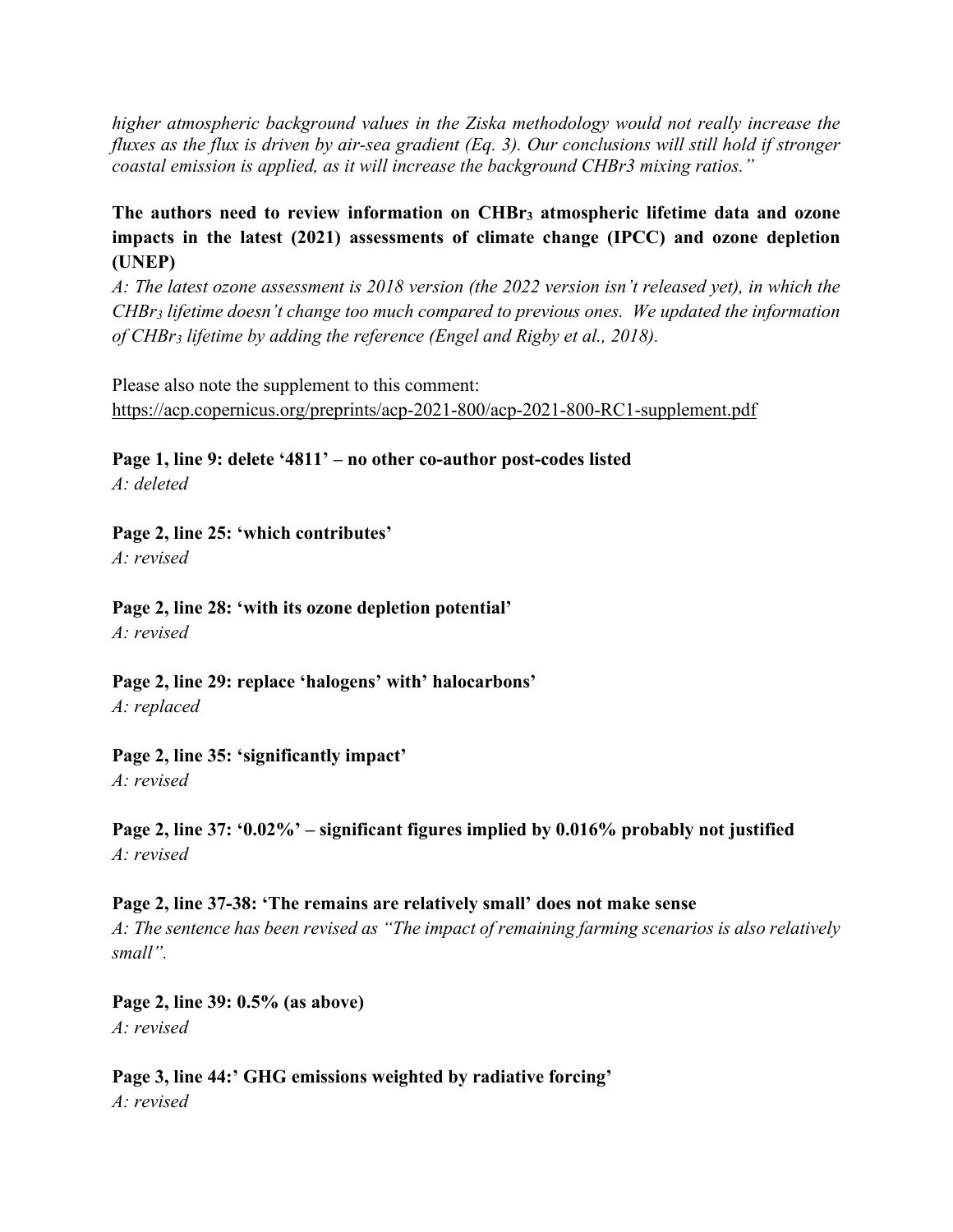**Page 3, line 47: 'emissions'** *A: revised*

**Page 3, line 48-49: is this what you mean – 'Total methane (CH4) emissions from ruminant livestock contribute about 18% of total global CH4 emissions'**

*A: Sorry for the confusion, the sentence is revised as "Total GHG emissions (e.g., CH4) from ruminant livestock contribute about 18% of the total global carbon dioxide equivalent (CO2-eq) inventory…"*

## Page 3, line 51: quote GWP and lifetime data for CH<sub>4</sub> from more recent IPCC assessments: **IPCC Climate Change 2021**

*A: New reference of the sixth IPCC assessment is quoted.*

**Page 3, line 56: 'inefficient digestion process'** *A: revised*

**Page 4, line 74: Carpenter and Liss, 2000 Page 4, line 77-78: Engel, Rigby et al., 2018 Page 4, line 81: Carpenter, Reimann et al., 2014** *A: All the reference issues above are revised.*

**Page 4, line 83-84: in the lower and middle stratosphere** *A: revised* 

**Page 4, line 85: Black et al. 2021 not in reference list** *A: added*

**Page 5, line 115: For an effective** *A: revised*

**Page 5, line 115: 0.4%? Can two significant Figures (0.38%) be justified; could the experiments distinguish between results for 0.38% and 0.40? Page 5, line 119: 3.5 x 104 Mg – 5 significant figures?? Page 5, line 121: 2.3 x 104 Mg – 5 significant figures?? Page 6, line 135: 1.2 x 104 Mg Page 6, line 139: 3.5 x 104 Mg** *A: The significant figures all through the manuscript were revised. Rounded values with at most two significant figures are used for description parts, except for specific calculations (e.g. Table 1).*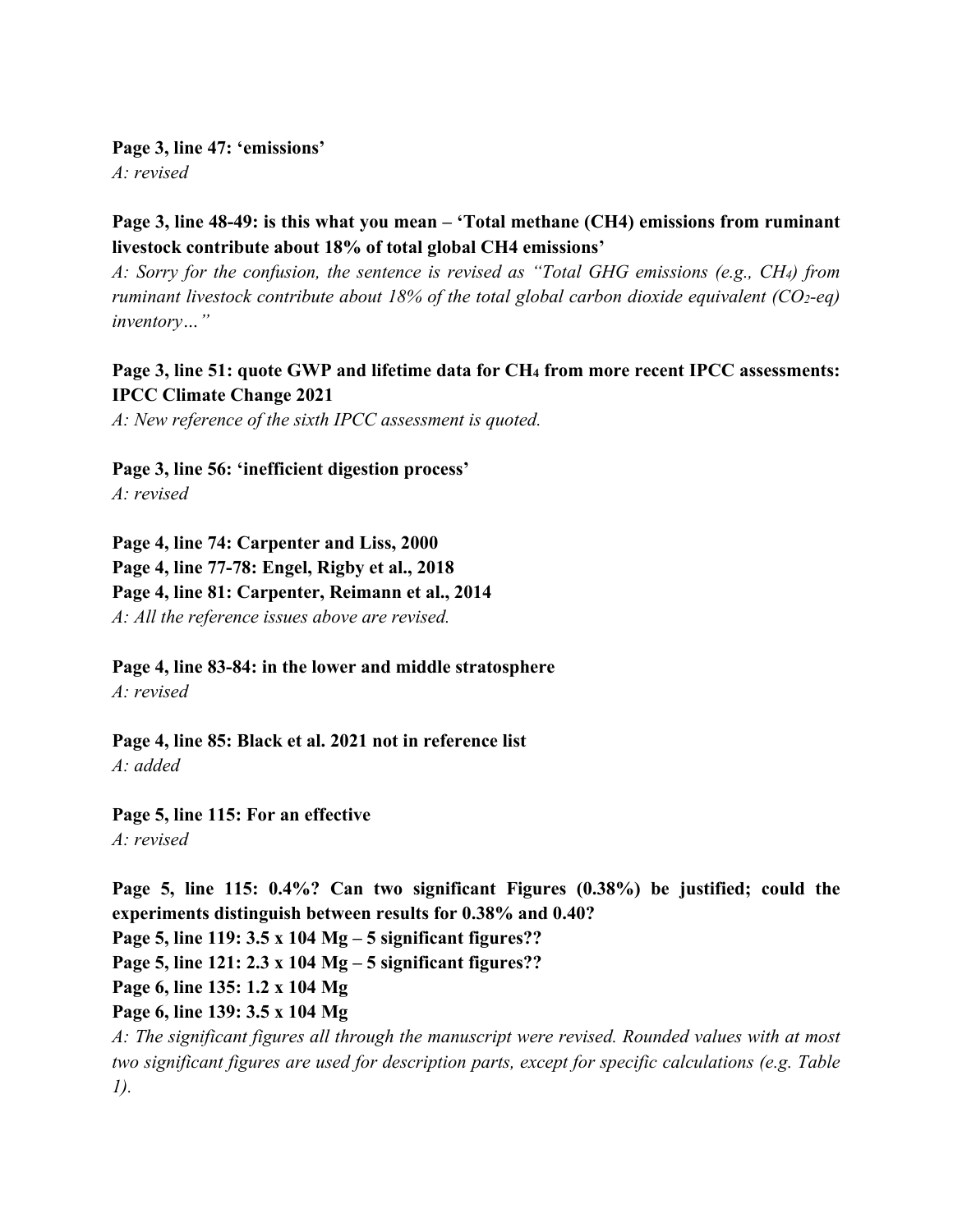**Page 6, line 147: Yong et al. (2013)** *A: revised*

### **Page 7, line 166: which farms are actual and theoretical?**

*A: the caption of figure 1 is revised as "Locations of actual Asparagopsis farms in Geraldton, Triabunna, Yamba, and theoretical farms in Darwin."*

**Page 8, line 171: 1.2 x 104 Mg** *A: revised, see above*

**Page 9, line 180: listed as Magnusson et al. 2020 in reference list** *A: corrected.*

**Page 9, line 185: 1650 ng, the Paul et al. release is quoted to 2 significant figures: 1100 ng Page 9, line 187: OK, 1600 ng, ignore above**

**Page 9, line 191: were used in this study** *A: revised*

**Page 10, line 211: Mass et al references are listed as 2019 and 2021** *A: corrected*

**Page 10, line 228: inter-? Interpolation?** *A: revised as "…filled by interpolating and extrapolating…"*

**Page 11, line 247: 3.5 x 104 Mg** *A: revised*

**Page 12, line 285: Montzka, Reimann et al. 2010** *A: revised*

**Page 14, line 298: to that of the reference substance CFC-11 (CCl3F) on a mass emitted basis Page 14, line 300: long-lived halocarbons Page 14, line 304: from the same unit mass emission of CFC-11** *A: revised*

**Page 14, line 307: CHBr3** *A: revised*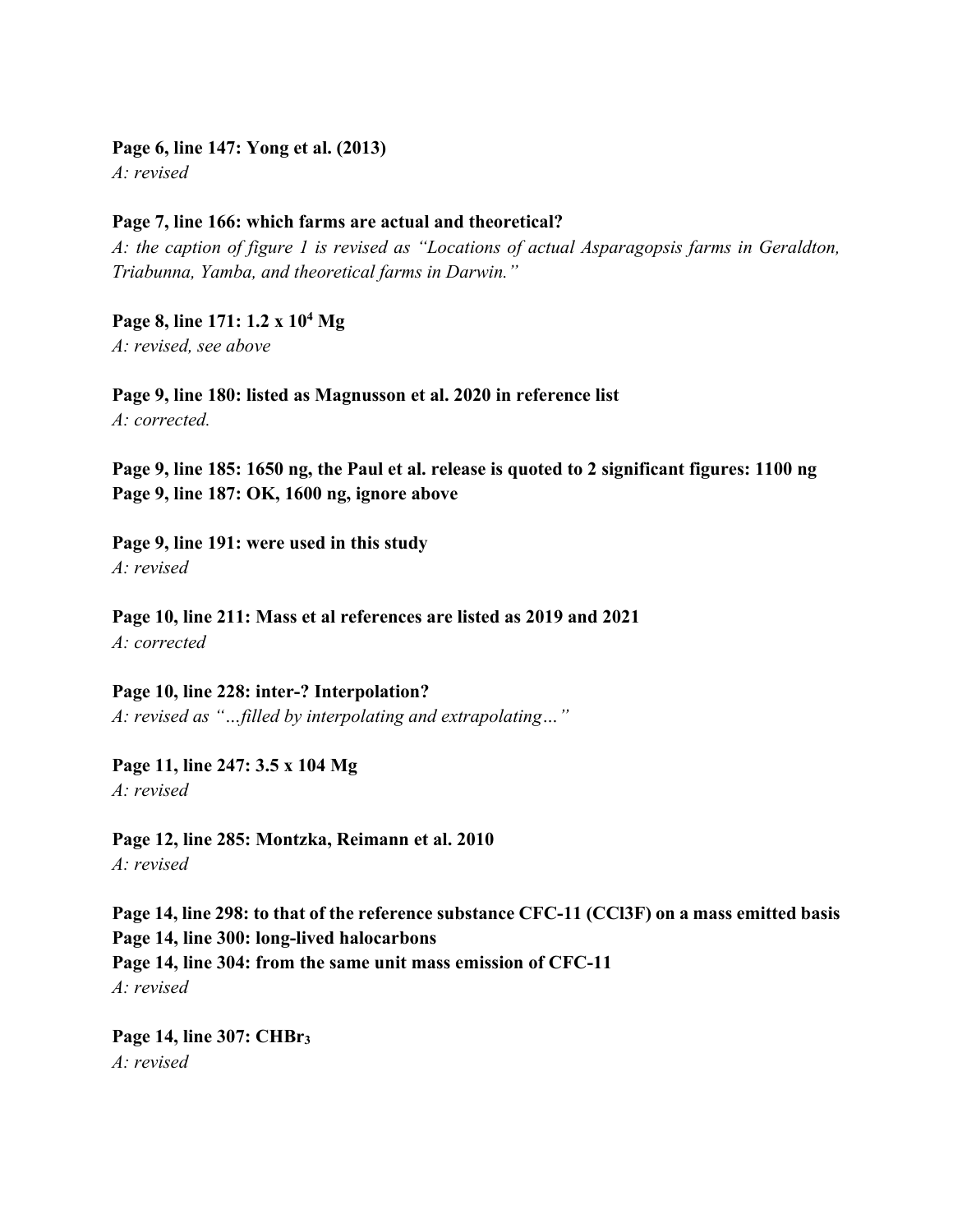**Page 15 line 326: the ODP values applied here** *A: revised*

**Page 15, line 328: Engel, Rigby et al.** *A: revised*

**Page 15, line 329-330: impact on the comparison……ODP weighted emissions presented here.**

*A: revised*

**Page 18, line 324: to simulate the enhanced atmospheric CHBr3 mixing ratios (above natural background) for each…**

*A: revised*

**Page 18, line 395: Background CHBr3 levels are calculated…. These background levels derived from Ziska et al. need to be discussed. Do the authors use the latitudinally averaged data (Figure 2 of Ziska at al.). It would be instructive to compare the background CHBr3 levels from Ziska et al. assumed for Triabunna, Tasmania (about 0.5 ppt?) to publicly available (and published) observations at Cape Grim, Tasmania (annual average about 1-2 ppt). The Ziska data compendium are from various laboratories but are not intercalibrated. The Triabunna background CHBr3 level could be as high as 2 ppt – what difference would this make to the flux calculations?**

*A: To address this comment, we added a short discussion in Section 5, see the response to the main comment above.*

**Page 18, line 398: Figure S1 compares calculated CHBr3 mixing ratios due to Asparagopis farming at GTY and Darwin compared to appropriate Ziska mixing ratios (need to state latitude of Ziska data). The Figure shows mixing ratios only, not emissions, so need to state this and then say what this implies about emissions. The background surface CHBr3 mixing ratios in Figure S1 are 0.01 ppt, this an order of magnitude lower that the Ziska data for Darwin latitudes (minimum 0.5 ppt). Am I missing something here?**

**Page 18, line 400: Compared to Figure S1, Figure 4 has Ziska coastal surface mixing ratios of 0.05 ppt, 5 times Figure S1?**

**Page 18, line 409: Figure 5 shows Ziska coastal CHBr3 mixing ratios of 0.1 ppt or higher, at least 2 times Figure 4 and 10Xx Figure S1??**

*A: The differences mentioned in the above 3 comments are from the way how the results are shown (mainly because of averaging). Figure 5 shows the spatial distribution of CHBr3 mixing ratios, while Figure 4 and Figure 1S show reginal averaged mixing ratios, resulting in smaller mean values. The mixing ratios due to Ziska emission in Figure 4 and Figure 1S (bottom panels) are*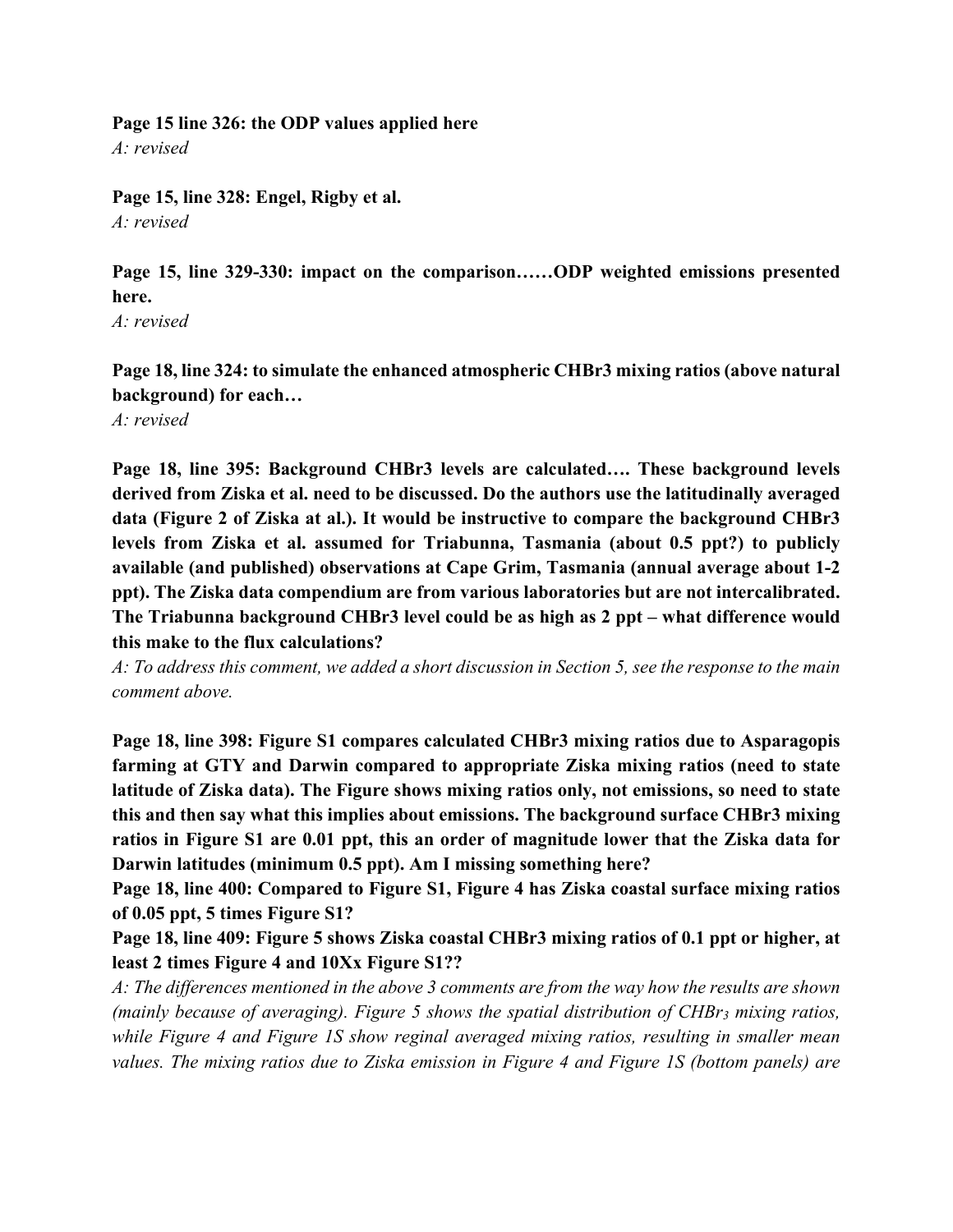*actually the same, we chose different color scale in the two figures to make the signals of other scenarios more "visible" as the emission magnitudes in Figure 4 are 30 times as in Figure 1S.*

Page 21, Figure 4 caption: Altitude-time cross-sections of CHBr3 mixing ratio averaged over […] from a)…

*A: revised*

Page 22, line 456: I would have thought that the ODP distribution also depends on the surface location of the CHBr<sub>3</sub> emissions (as well as seasonal transport, location of ITCZ etc). Which emission scenario (strength, location) is used to calculate the ODP distribution?

*A: The ODP of VSLS is a function of time and location of the emissions, the seasonal transport and location of ITCZ have already implied the location-dependence. The ODP values used in our study are taken from Pisso et al. (2010), in which a map of ODP was created by calculating the ODP for each emission grid globally. The strength of the emission does not matter in calculating the ODP for VSLS as it is the fraction of parcels into the stratosphere released from a certain grid.*

Page 23, line 479-480: 1.1%, 2.9% *A: revised*

Page 24, line 500: …ODP of CHBr3 in January…. Specify emission scenario?

*A: In Figure 7, the ODP values are from Pisso et al. (2010), the caption has been revised as "Figure 7 Spatial distribution of the ODP in January and July from Pisso et al. (2010), plotted with interval of 0.01". The corresponding description in section 4 is also revised by adding the reference.*

Page 25, line 514: 3.47 *A: revised*

Page 25, line 520: CHBr3 Page 26, line 527, 532, 542: CHBr3 *A: corrected*

Page 26, line 550: laboratory scale *A: revised*

Page 28, line 608: Battaglia not cited (I may have missed it) Page 28, line 614: Black et al. 2021 not listed Page 29, line 663: Herrero et al 2016 not cited (I may have missed it) Page 31, line 728: Machado et al. 2014 not cited (I may have missed it) Page 31, line 746: Marshall et al. should be listed before Mata et al.